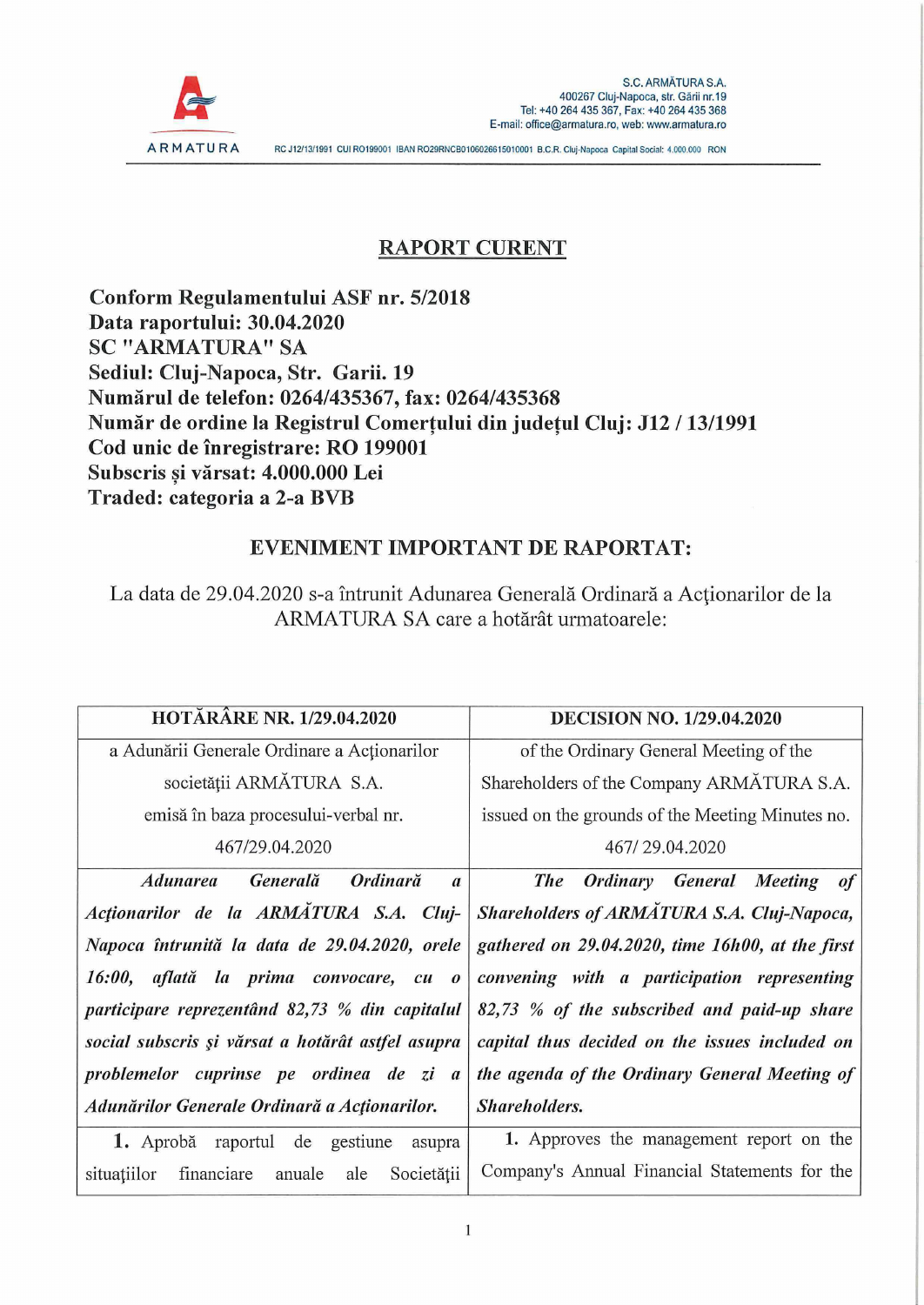| întocmite pentru exercițiul financiar al anului          | financial year 2019 and the Board of Directors'                                                       |
|----------------------------------------------------------|-------------------------------------------------------------------------------------------------------|
| 2019 și a raportului Consiliului de Administrație        | report on the Company's Annual Financial                                                              |
| asupra situațiilor financiare anuale ale Societății      | Statements for the financial year 2019.                                                               |
| întocmite pentru exercițiul financiar al anului          |                                                                                                       |
| 2019.                                                    |                                                                                                       |
| situațiile<br>financiare<br>2. Aprobă<br>anuale          | 2. Approves the Company's statutory annual                                                            |
| statutare ale Societății, respectiv bilanțul contabil,   | financial statements, namely the balance sheet,                                                       |
| contul de profit și pierdere, situația modificărilor     | the profit and loss account, the statement of                                                         |
| propriu,<br>situația<br>fluxurilor<br>capitalului<br>de  | changes in equity, the cash flow statement,                                                           |
| trezorerie, date informative, situația activelor         | informative data, the statement of fixed assets                                                       |
| imobilizate și notele explicative ale situațiilor        | and the explanatory notes to the annual financial                                                     |
| financiare anuale, întocmite pentru exercițiul           | statements, prepared for the financial year 2019.                                                     |
| financiar al anului 2019.                                |                                                                                                       |
|                                                          | 3. Approves the report of the external financial                                                      |
| 3. Aprobă raportul auditului financiar extern            |                                                                                                       |
| al Societății asupra situațiilor financiare anuale       | audit of the Company on the annual financial                                                          |
| întocmite pentru exercitiul financiar al anului          | statements prepared for the financial year 2019                                                       |
| 2019                                                     |                                                                                                       |
| raportul anual<br>întocmit<br>4. Aprobă<br>în            | 4. Approves the annual report prepared in                                                             |
| conformitate cu prevederile art. 63 din Legea nr.        | accordance with the provisions of Article 63 of                                                       |
| emitentii<br>de<br>instrumente<br>24/2017<br>privind     | $24/2017$ on issuers<br>of financial<br>Law<br>no.                                                    |
| financiare si operatiuni de piata și ale art. 126 si     | instruments and market operations and of Article                                                      |
| anexei nr. 15 la Regulamentul nr. 5/2018 pentru          | 126 and Annex no. 15 to Regulation no. 5/2018                                                         |
| exercițiul financiar încheiat la data de 31              | for the financial year ended on December 31,                                                          |
| decembrie 2019                                           | 2019                                                                                                  |
|                                                          |                                                                                                       |
| descărcarea<br>de<br>gestiune<br>5. Aprobă<br>a          | 5. Approves the discharge of the Company's                                                            |
| Societății<br>activitatea<br>administratorilor<br>pentru | directors for the activity carried out during the                                                     |
| desfășurată pe parcursul exercițiului financiar al       | financial year 2019 on the basis of the reports                                                       |
| anului 2019, în baza rapoartelor prezentate.             | submitted.                                                                                            |
|                                                          |                                                                                                       |
| 6. Aprobă data de<br>înregistrare<br>pentru              | 6. Approves the registration date for the                                                             |
| aplicarea hotărârii adunării generale ordinare a         | application of the decision of the ordinary general                                                   |
| actionarilor ca fiind 15.05.2020, iar ex-date            | meeting of the shareholders as being 15.05.2020                                                       |
| 14.05.2020.                                              | and ex-date 14.05.2020.                                                                               |
|                                                          | 7. Aproba imputernicirea domnului Akper 7. Approves the empowerment of Mr. Akper                      |
|                                                          | Saryyev, în calitate de Președinte al Consiliului de Saryyev as Chairman of the Board of Directors to |